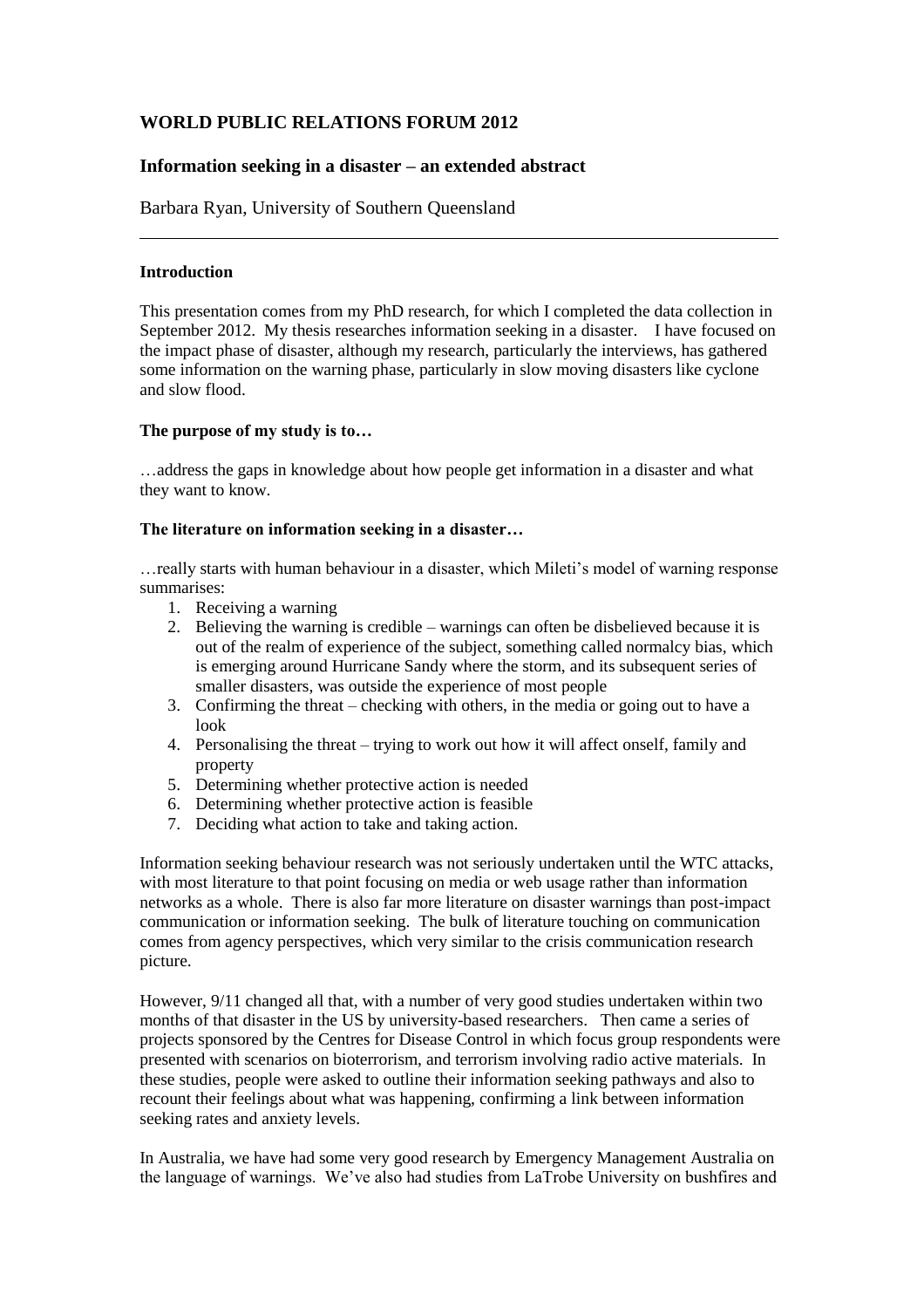JCU on cyclones, but these covered wider topics than information seeking, just producing a few gems related to the topic within each study.

What emerged from the literature?:

- People in communities with strong social ties, such as small rural communities, were more likely to find out about a disaster from other people.
- People will learn about the disaster and then go looking for more information before deciding what to do.
- However, people with strong disbelief systems will go about their business such as during the tsunami warning in Australia in 2007 and Hurricane Katrina, where the population had lived unscathed through a number of big ones. There could be a correlation between this point and the next…
- Visual confirmation as the disaster approaches and arrives is important in the information seeking process, particularly among men.
- The internet will play an important role in the confirmation stage depending on predisaster internet access rates.
- The sources people use most will depend on the disaster:
	- o Radio and TV for cyclone or hurricane
	- o Radio and other people for bushfire
	- o Visual confirmation and radio for slow moving flood
	- o Visual confirmation and other people for tornado
	- o Other people and television for flash flood
	- o Other people via mobile phone for earthquake
- Urban populations are more likely to use television for information about a disaster
- Rural populations are more likely to use radio and other people
- Time of day will also affect the sources used
- Social media seems to be a source of growing importance, but no evidence yet for use in a disaster apart from people outside disaster zones checking on friends and family.
- Older people are more likely to learn about disasters from TV while younger people will learn about it from other people and much later than older people.
- People will want to know first where the disaster is and where it is moving to, and then how to get their family together and safe.

**Design:** This research considers information seeking pathways and sources during the impact and dislocation periods of a disaster. It uses an information seeking pathway framework developed by Savolainen (1995; 2008).

Interviews were conducted in four Australian communities within 12 months of those communities experiencing a disaster:

- St George in western Queensland, which experienced slow flood
- Toowoomba in southern Queensland flash flood
- Gerogery, near Albury in NSW bushfire
- Airlie Beach between Mackay and Gladstone cyclone

51 people were interviewed and were asked how they heard about the disaster, where they then went for more information, what their most used source of information was and what type of information they were seeking. Interviews were conducted between October 2010 and August 2011. Interviewees were recruited by snowball sampling and attempts were made to reflect the demographic of the community in the interviewee sample.

From the interview analysis, a survey was developed. The survey was implemented online using Survey Monkey, and a link to the survey was distributed online using convenience sampling and placement of information about the survey in a number of fora. In addition,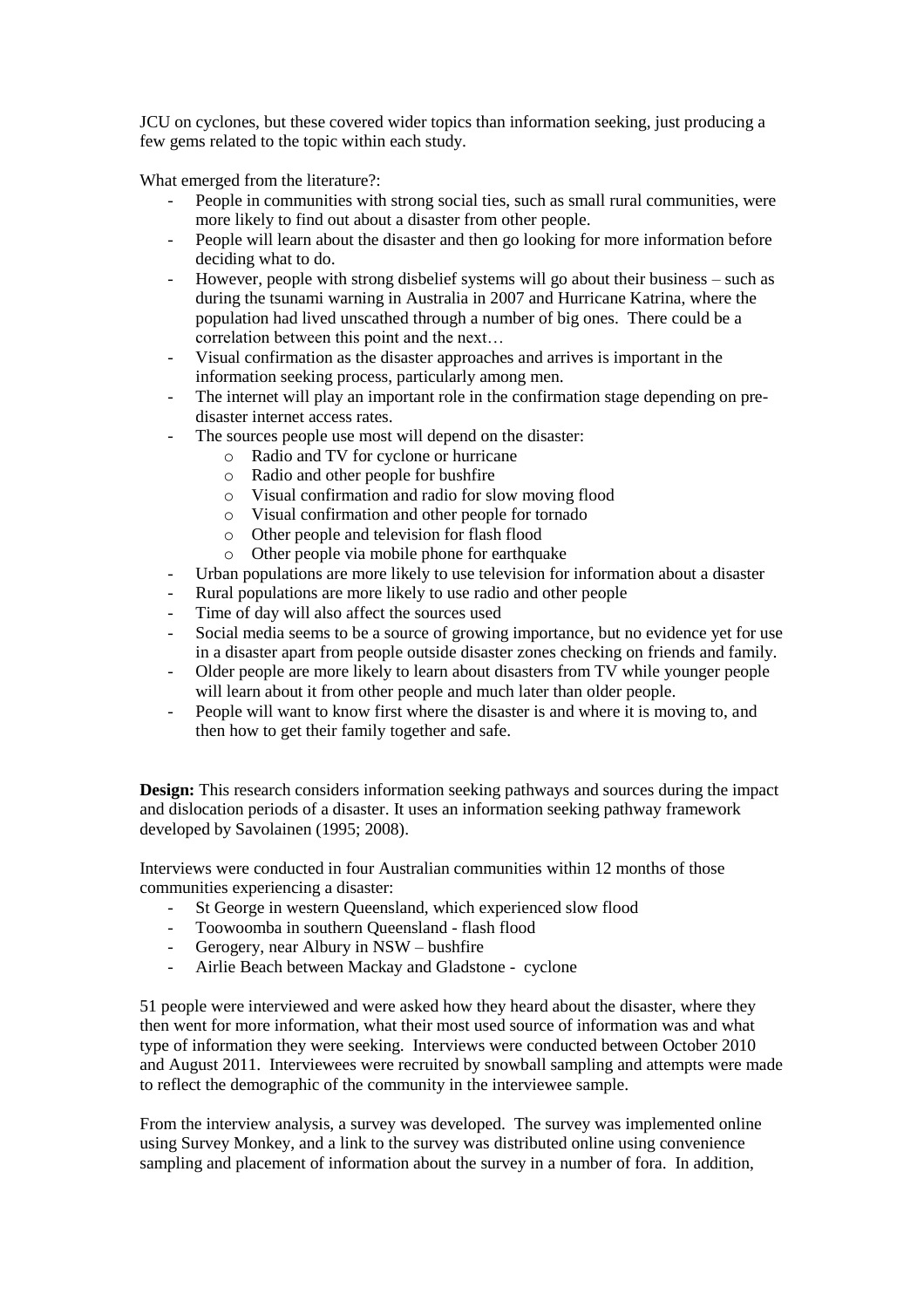1975 copies of the surveys were letterbox dropped in Wilsonton in Toowoomba and Gailes in Brisbane, both suburbs that reflected missing demographics in the interviews.

### **Background:**

On December 17, 2009, a fire started at the rubbish tip at Walla Walla, 30kms north of Albury, NSW. It was a high fire danger day at 37 degrees Celsius, 10% humidity and winds of 45-60kph and the fire made its way south east to the community of Gerogery, traveling 11kms in one hour (Alexander 2010). Five homes were destroyed, 5,500ha were burnt, a large number of cattle and sheep lost and two firefighters injured ('Fire whirl: The startling Riverina bushfires' 2010).

In south western Queensland, the Balonne and Moonie River systems flooded in March 2010. The flood particularly affected the Balonne Shire community where the Balonne River peaked at 13.28m at St George on March 6 (Norman 2010). Twenty houses were inundated and the hospital and aged care home evacuated.

Just over two weeks later on Saturday, March 21, category 3 Cyclone Ului crossed the coast at Airlie Beach, passing directly over the town at 1.30am (Bureau of Meteorology 2010). About 30 homes and buildings were damaged, 60,000 households were left without power.

In 2011, a wet summer followed by a heavy rain period resulted in dramatic flash flooding through the mountain city of Toowoomba in Queensland on January 10. Two people died when their car was washed away from a major intersection, and the world saw dramatic water rescues of other people (Holmes, Sullivan & Cummins 2011, pp. 26, 230).

The population of the predominantly agricultural Balonne Shire, in which St George is the major centre, is 4,627 (Australian Bureau of Statistics 2007a). The farming community of Gerogery has a population of 979 (Australian Bureau of Statistics 2007b). Airlie Beach is a tourist town and has a population of 2,751 (Australian Bureau of Statistics 2007c). Toowoomba has a population of 95,000 people and is an education, health and agricultural centre for the lower portion of western Queensland (Australian Bureau of Statistics 2010). The breakdown of interviews was: St George 13, Airlie Beach 11, Gerogery 13 and Toowoomba 14.

**Interview Findings – where people found information:** The type of disaster determines both how people first hear about the disaster and how they then seek information.

#### *Bushfire*

At Gerogery, the most prevalent primary source of information was other people on mobile or fixed line phone, followed by visuals (seeing the smoke). All of those interviewed at Gerogery checked the smoke regularly during the course of the disaster. Every interviewee contacted other people for information and to pass on information. Nine of the interviewees did not listen to radio at all. Four people turned eventually to radio, listening to ABC local radio, Radio 104.9 and 2AY. Each commented on the inaccuracy of the geographic information and/or the lack of currency of information.

Of the people interviewed, only people in the unaffected Gerogery West area received the automated text/phone messages.

The predominant source at any stage of the fire was friends, family and neighbours with every respondent mentioning such contact in their information seeking pathway. Four interviewees commented that they were too busy defending their property to be actively looking for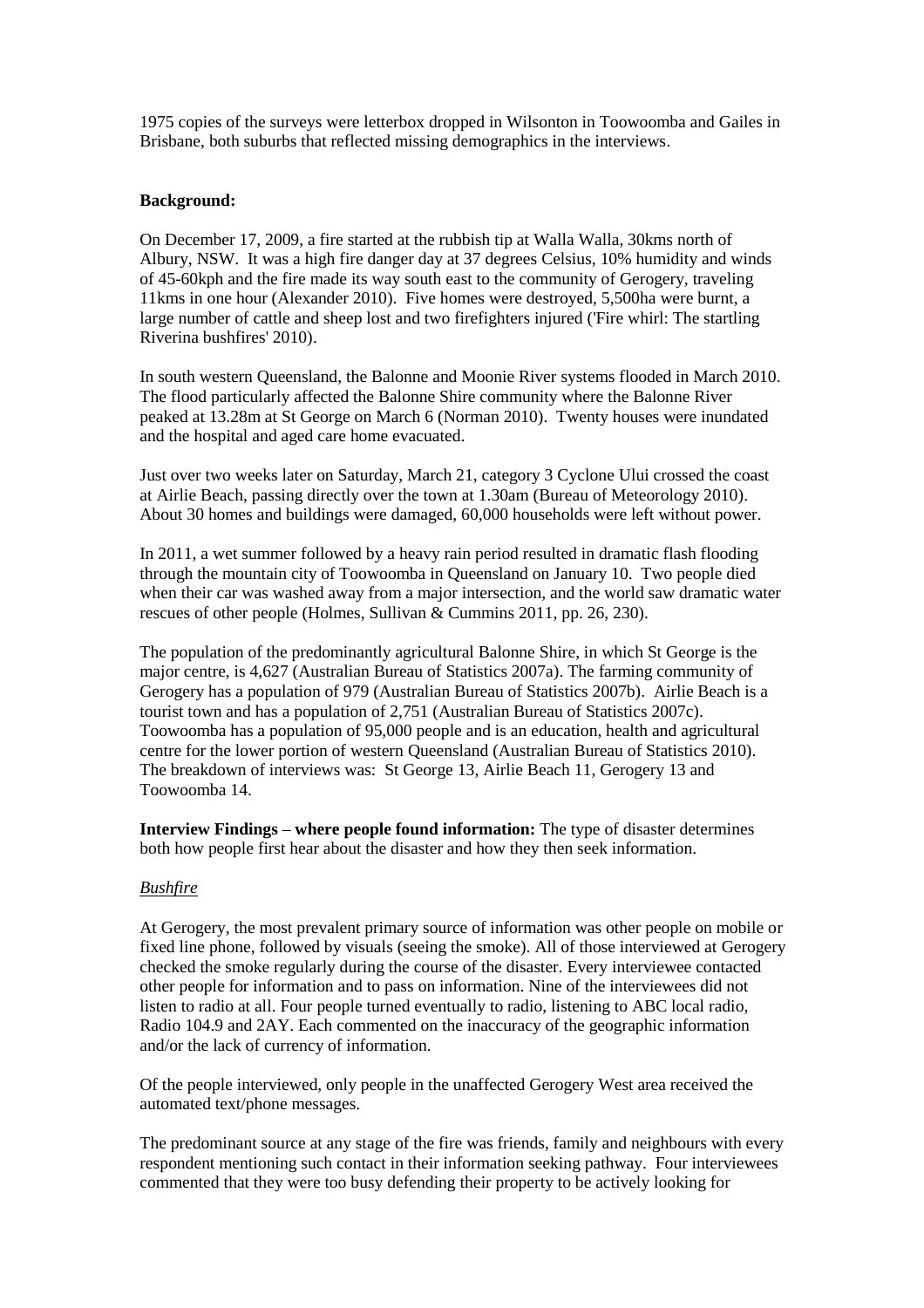information but that people rang them on mobiles and from those calls they received a form of update.

### *Cyclone*

The largest group of interviewees at Airlie Beach first heard about the cyclone via radio, although this was just over one third of the group. The Bureau of Meteorology was a critical source of information for many of the interviewees from Airlie Beach before the cyclone, with radio becoming the preferred source for ongoing information, particularly post-impact. Radio selection at Airlie Beach was predominantly ABC local radio and SEA FM, evenly spread between respondents.

Information seeking at Airlie Beach stopped either when the power went out late on Saturday March 21 or when radio stations stopped giving live bulletins late at night. Information seeking generally started again the next morning after interviewees had looked around outside after the impact. From that time, radio was the most popular source and those that used radio commented that reporters on the ground and call-ins from people around the area gave them the most valuable information that allowed them to construct a picture of the damaged area and then put into context some time frames for restoration to normality.

## *Slow flood*

In St George, people first heard about the flood from a number of sources but because it was a long expected event, could not remember which source they first heard about it from. Many realised that the river would flood as they saw the water get higher or heard of more rain in upper catchments, then sought information from other people and personal agency contacts, and returned to those sources for regular updates. Agency sources were reported by four people as their confirmation point and six interviewees used agency sources as a constant source. Other people were also a constant source.

As with the bushfire, visuals were an important confirmation tool during slow moving flood. ABC local radio was the main secondary source, although five of those who used radio commented that it was either behind the times or concentrating on the Balonne River with no news of the Moonie. For those isolated from St George but still on the Balonne River, the ABC was an important source of information, particularly those without power.

A number of people reported seeing or hearing of a flood map distributed by Balonne Shire Council. The map was helpful and seemed to contribute to the need for visual confirmation that emerged as a theme across all four disasters.

## *Flash flood*

In the flash flood, the majority of interviewees (10) first heard about the flood from friends, family, neighbours or work colleagues via landline, mobile phone and social media and the remainder learned about it from television news. Once interviewees had learned of the flood, television was key to understanding what happened, but unlike the other disasters, their main source changed after about 24 hours because of the repetition of information coming from television and in some cases, the discovery of official social media sites. Main sources became more diverse - websites, radio, social media and other people.

**Interview Findings – what people were looking for:** The types of information people sought was similar across disaster types. Information about the event, where it was and when it would peak/hit/reach the interviewees was the most prevalent, followed by information about the safety of family and friends. However, other themes emerged within this category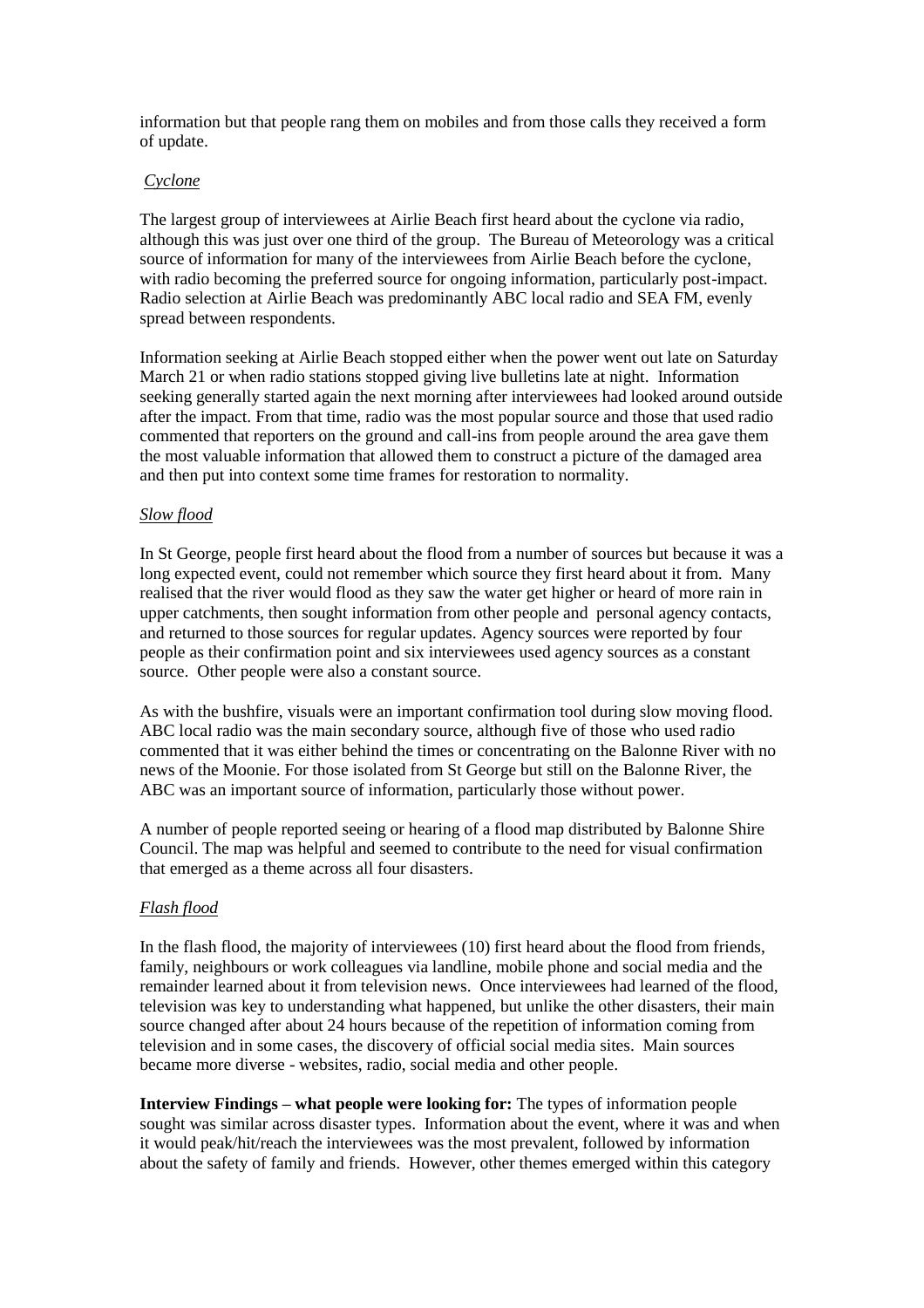including location of safe places, road closures, how workplaces fared, when the power would be back on, when other places would peak (in the case of a flood).

| <b>Disaster type</b> | <b>Information sought</b>                                                 |
|----------------------|---------------------------------------------------------------------------|
| $Cyclone-pre$ -      | Track of the cyclone, category, wind speeds, crossing location (4)        |
| impact               | Checking on friends and family (5)                                        |
|                      | Responding to concern of friends and family (5)                           |
|                      |                                                                           |
| Cyclone post-        | When the power would be back on $(3)$                                     |
| impact               | Getting post-cyclone supplies and equipment (6)                           |
|                      | When airport would be operating $(2)$                                     |
|                      | Damage information (7)                                                    |
|                      | How friends, family, neighbours and work had fared (7)                    |
| Slow-moving flood    | Flood peak information (12)                                               |
|                      | Information from neighbouring towns and close by rivers (2)               |
|                      | What the flood peak information meant for the individual (what's going to |
|                      | happen $(1)$                                                              |
| <b>Bushfire</b>      | Where the fire was and where it was going $(7)$                           |
|                      | Whether family and friends were $OK(3)$                                   |
|                      | Where there was somewhere safe to evacuate to $(1)$                       |
|                      | Road closures (1)                                                         |
| Flash flood          | What happened (15)                                                        |
|                      | Whether family and friends were OK (7)                                    |
|                      | Road closure information (3)                                              |

*Table 1 - Information sought*

## **Preliminary survey findings:**

302 people responded, 277 online and 25 in hard copy. Despite this reasonable size, there were bias problems in the sample, with largest group of respondents people from my demographic – educated females, aged 40-55 years. Even the hard copy survey, which was designed to target people from more disadvantaged socio economic groups and men, did correct this bias as much as I'd hoped. The bias was most likely caused by the convenience sampling approach – budget and time prevented me from securing a true random sample.

The largest group of respondents that had disaster experience were flood-related, but for those who hadn't experienced a disaster, I asked them what they thought they would do, and should be able to make comparisons between the action and intentions.

- 79.8% Australian
- Majority of Oz respondents Queenslanders
- 79.6% female
- 55% experienced disaster in past two years
- 82.5% of the experienced were via floods
- 6.9% younger than 25
- 19.7% 25-39 years
- 39.4% 40-55 years
- 26.6% 56-70 years
- 7.3% 71 or older

### **Practical implications:**

Mobile phones of critical importance! Word of mouth critical – social media could become central to this, education!